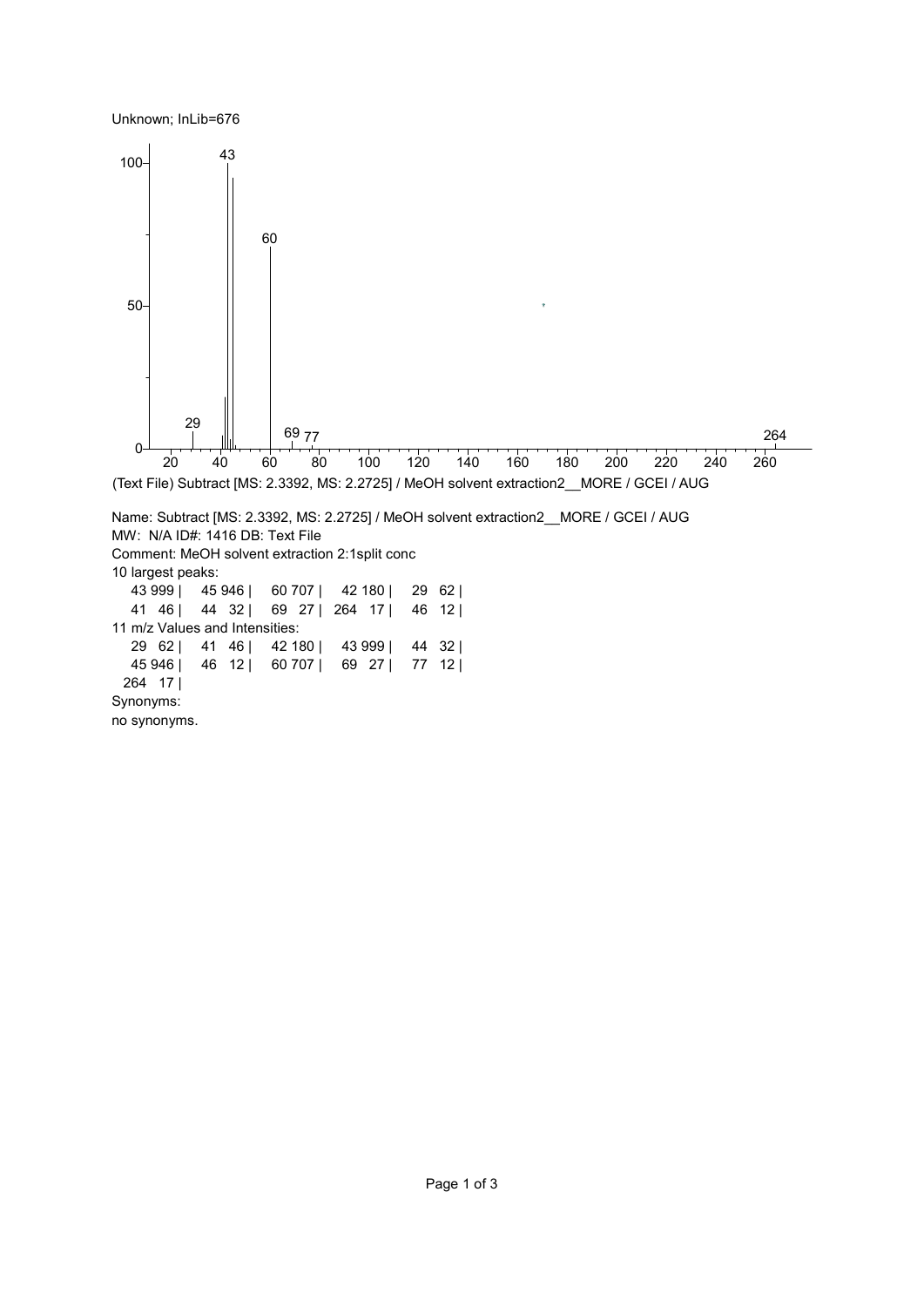



Name: Acetic acid Formula: C<sub>2</sub>H<sub>4</sub>O<sub>2</sub> MW: 60 Exact Mass: 60.0211294 CAS#: 64-19-7 NIST#: 227635 ID#: 7393 DB: mainlib Other DBs: Fine, TSCA, RTECS, EPA, HODOC, NIH, EINECS, IRDB Contributor: Japan AIST/NIMC Database- Spectrum MS-NW- 80 InChIKey: QTBSBXVTEAMEQO-UHFFFAOYSA-N Non-stereo 10 largest peaks: 43 999 | 45 903 | 60 747 | 15 170 | 42 130 | 29 84 | 14 48 | 28 40 | 41 35 | 18 27 | 30 m/z Values and Intensities: 2 2 | 12 6 | 13 20 | 14 48 | 15 170 | 16 23 | 17 9 | 18 27 | 24 2 | 25 4 | 26 5 | 27 1 | 28 40 | 29 84 | 30 4 | 31 24 | 32 1 | 40 8 | 41 35 | 42 130 | 43 999 | 44 24 | 45 903 | 46 10 | 47 2 | 55 1 | 57 2 | 60 747 | 61 19 | 62 2 | Synonyms: